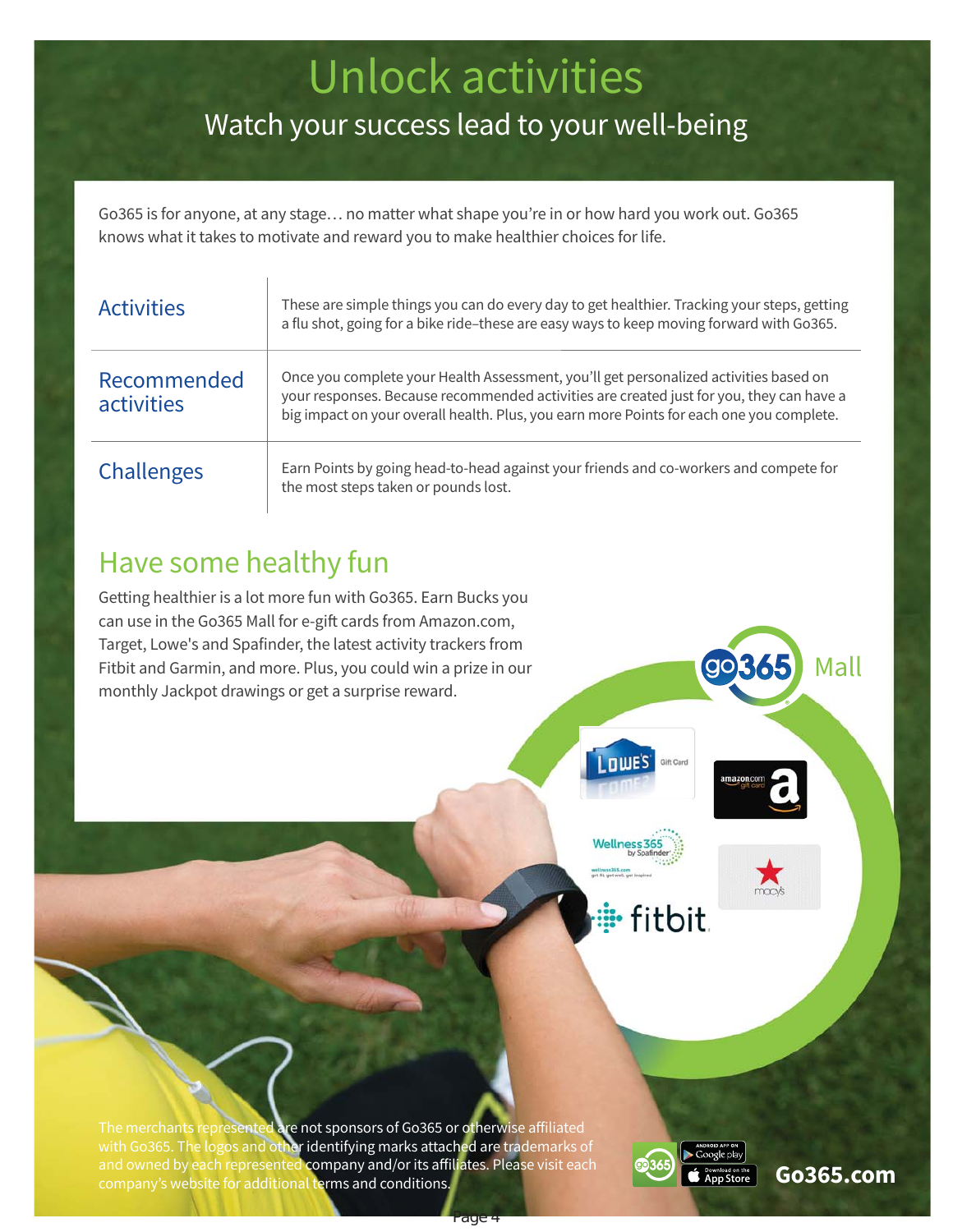# Activities and Points

Points listed are per program year unless stated otherwise.

### Education

#### Activity Points

#### c **Health Assessment**

Take your full Go365 Health Assessment online or on the App and earn Points for completing it for the first time each program year.

#### **O** OR **Health Assessment sections**

**>>** Get Active **>>** Eat Better **>>** Reduce Stress **>>** Live Well **>>** Know Your Health **>>** Introduce Yourself **200 bonus Points when you complete all six sections**

|         | <b>Bonus Points</b>                                                                       |                                  |
|---------|-------------------------------------------------------------------------------------------|----------------------------------|
| $\cup$  | First Step Health Assessment bonus                                                        | 500 once/lifetime                |
| $\circ$ | Fast Start Health Assessment bonus                                                        | 250                              |
| Ő       | Calculators $\Box$                                                                        | 75 each (up to 300/program year) |
| Ő       | <b>CPR</b> certification $\Box$                                                           | 125                              |
| Ő       | <b>First-aid certification <math>\Box</math></b>                                          | 125                              |
| Ő       | Update/confirm contact Information $\square$                                              | 50                               |
| Ő       | Monthly Go365.com, Humana.com or Go365 App sign-in                                        | 10 (up to 120/program year)      |
| O       | First time Go365 App sign-in                                                              | 50 once/lifetime                 |
|         | Accept online statements a Available for Go365 members with Humana medical coverage only. | 50 once/lifetime                 |
|         | Prevention                                                                                |                                  |

|            | <b>Activity</b>                       | <b>Points</b>                         |
|------------|---------------------------------------|---------------------------------------|
| $\circ$    | Health screening <sup>*</sup> $\Box$  | 400 per eligible screening            |
| $\circ$    | Dental exam $\blacksquare$            | 200 per exam (up to 400/program year) |
| $\circ$    | Vision exam $\blacksquare$            | 200                                   |
| $\circ$    | Flu shot $\Box$                       | 200                                   |
| $\bigcirc$ | Nicotine test** $\Box$                | 400                                   |
|            | <b>Biometric screening completion</b> |                                       |
| $\circ$    | Body mass index (BMI) $\Box$          | 800                                   |
| $\circ$    | Blood pressure $\Box$                 | 400                                   |
| $\circ$    | Blood glucose $\Box$                  | 400                                   |
| $\bigcirc$ | Total cholesterol P                   | 400                                   |
|            |                                       |                                       |

Maximum Points for Health Assessment completion per program year is 500. Fast Start bonus awarded for full Health Assessment completion within the first 90 days of your program year.

\*Subject to certain requirements and will appear as a recommended activity if they are applicable to you.

\*\* Cost associated with nicotine tests are the responsibility of the Go365 member. Nicotine tests are not associated with biometric screenings.



50

500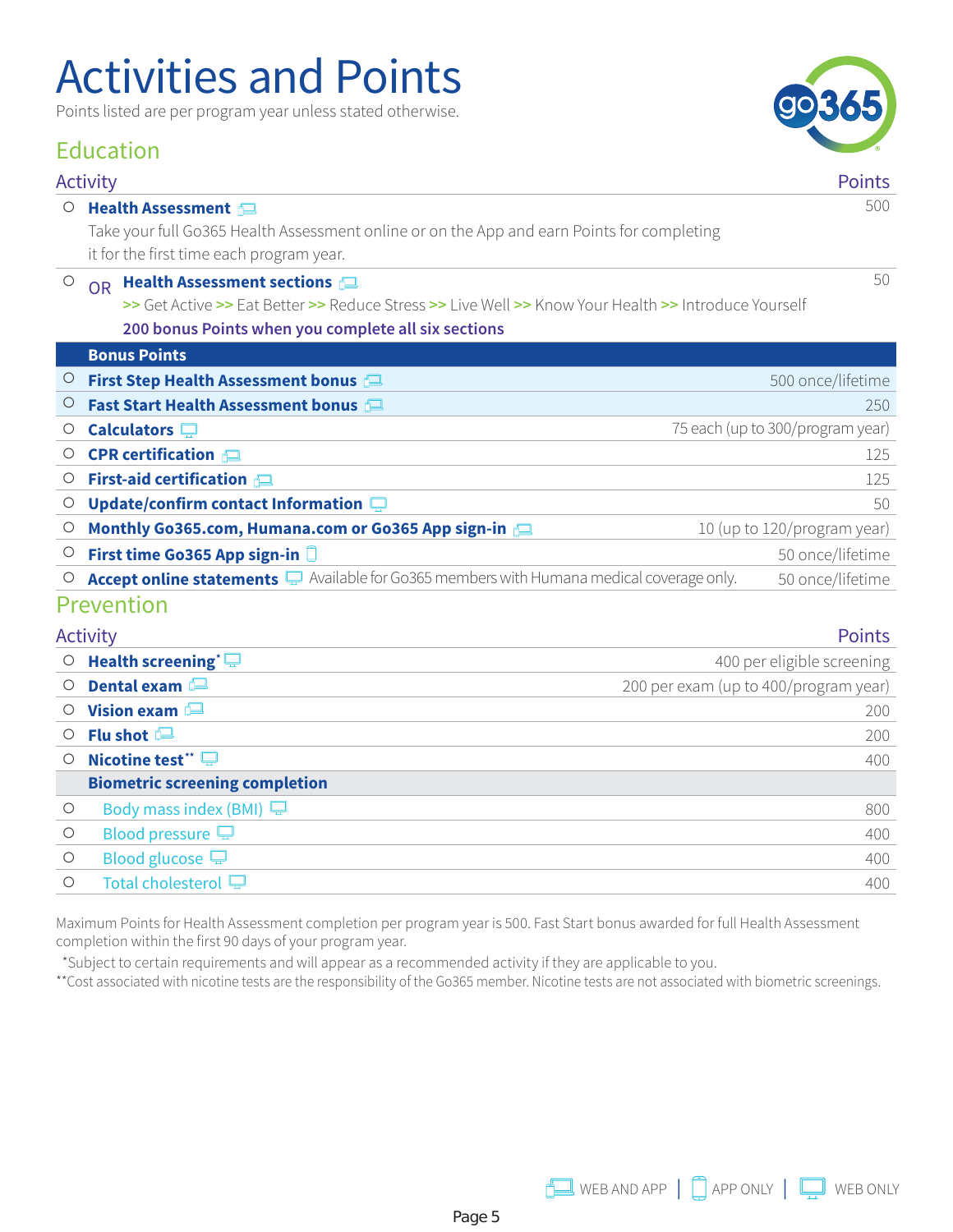# Activities and Points

Points listed are per program year unless stated otherwise.

### Healthy living



|            | <b>Activity</b>                                                                                                                 | <b>Points</b>                                                    |
|------------|---------------------------------------------------------------------------------------------------------------------------------|------------------------------------------------------------------|
| $\circ$    | <b>Blood donation</b>                                                                                                           | 50 each (up to 300/ program year)                                |
| О          | Nicotine test (in-range results) $\Box$                                                                                         | 400                                                              |
| О          | Virtual well-being coaching ongoing interactions                                                                                | 10 weekly (up to 520/program year)                               |
| $\circ$    | Weekly $log$                                                                                                                    | 10 weekly                                                        |
| $\circ$    | Sleep diary                                                                                                                     | 25 weekly (up to 150/ program year)                              |
| $\circ$    | Daily health quiz                                                                                                               | 2 daily                                                          |
| $\circ$    | Fitness habit                                                                                                                   | up to 25 per month                                               |
|            | <b>Biometric screening (in-range results)</b>                                                                                   |                                                                  |
| $\bigcirc$ | Body mass index $\Box$ ≥ 18.5 and < 25, or BMI ≥ 25 and < 30, with a waist circumference<br><40" for males and <35" for females | 800                                                              |
| $\bigcirc$ | Blood pressure(systolic and diastolic) $\Box$ < 130/85 mm Hg                                                                    | 400                                                              |
| $\circ$    | Blood glucose $\Box$ < 100 mg/dL or A1c < 6.5%                                                                                  | 400                                                              |
| $\circ$    | Total cholesterol $\Box$ < 200 mg/dL or an HDL $\geq$ 40 mg/dL for males and $\geq$ 50/mg/dL                                    |                                                                  |
|            | for females                                                                                                                     | 400                                                              |
|            | <b>Fitness</b>                                                                                                                  |                                                                  |
|            | <b>Activity</b>                                                                                                                 | <b>Points</b>                                                    |
|            | <b>Daily verified workout types</b>                                                                                             | up to 50/day                                                     |
| $\bigcirc$ | Steps*                                                                                                                          | 1 Point per 1,000 steps                                          |
| $\circ$    | Heart Rate $(HR)^*$                                                                                                             | 5 Points for every 15 minutes above 60% of maximum HR            |
| $\circ$    | Calories*                                                                                                                       | 5 Points per 100 calories if burn rate exceeds 200 calories/hour |
| $\bigcirc$ | Participating fitness facility*                                                                                                 | 10 per daily visit                                               |
|            | <b>Bonus Points</b>                                                                                                             |                                                                  |
| $\circ$    | <b>Exceeded 50 weekly workout Points</b>                                                                                        | 50<br>only one bonus                                             |
| $\circ$    | Exceeded 100 weekly workout Points                                                                                              | awarded per week<br>100                                          |
| О          | First lifetime verified workout                                                                                                 | 500                                                              |
| $\circ$    | Sports leagues                                                                                                                  | 350 Points per league team (up to 1,400/program year)            |
|            | <b>Challenges</b><br>Sponsored Challenges are set up by employers or Go365.<br>Member-created Challenges are set up by members. | up to 100/month total for all<br>Challenge-related activities    |
| $\circ$    | Participate in a Member-created Challenge                                                                                       | 50                                                               |
| $\bigcirc$ | Participate in a Sponsored Challenge <b>P</b>                                                                                   | 50                                                               |
|            | Athletic events<br>(running, walking, cross-country skiing, cycling, triathlon)                                                 | up to 3,000/program year                                         |
| $\circ$    | Level 1 (example: 5K)                                                                                                           | 250                                                              |
| $\circ$    | Level 2 (example: 10K)                                                                                                          | 350                                                              |

**c** Level 3 (example: half-marathon) 500

\* Calculating daily workout Points: Each day, Go365 will look at Points earned across all workout types and award the category with the highest value for that day. Points are awarded for one workout type per day. Week is defined as Sunday–Saturday. Maximum of 50 daily workout Points can be awarded.